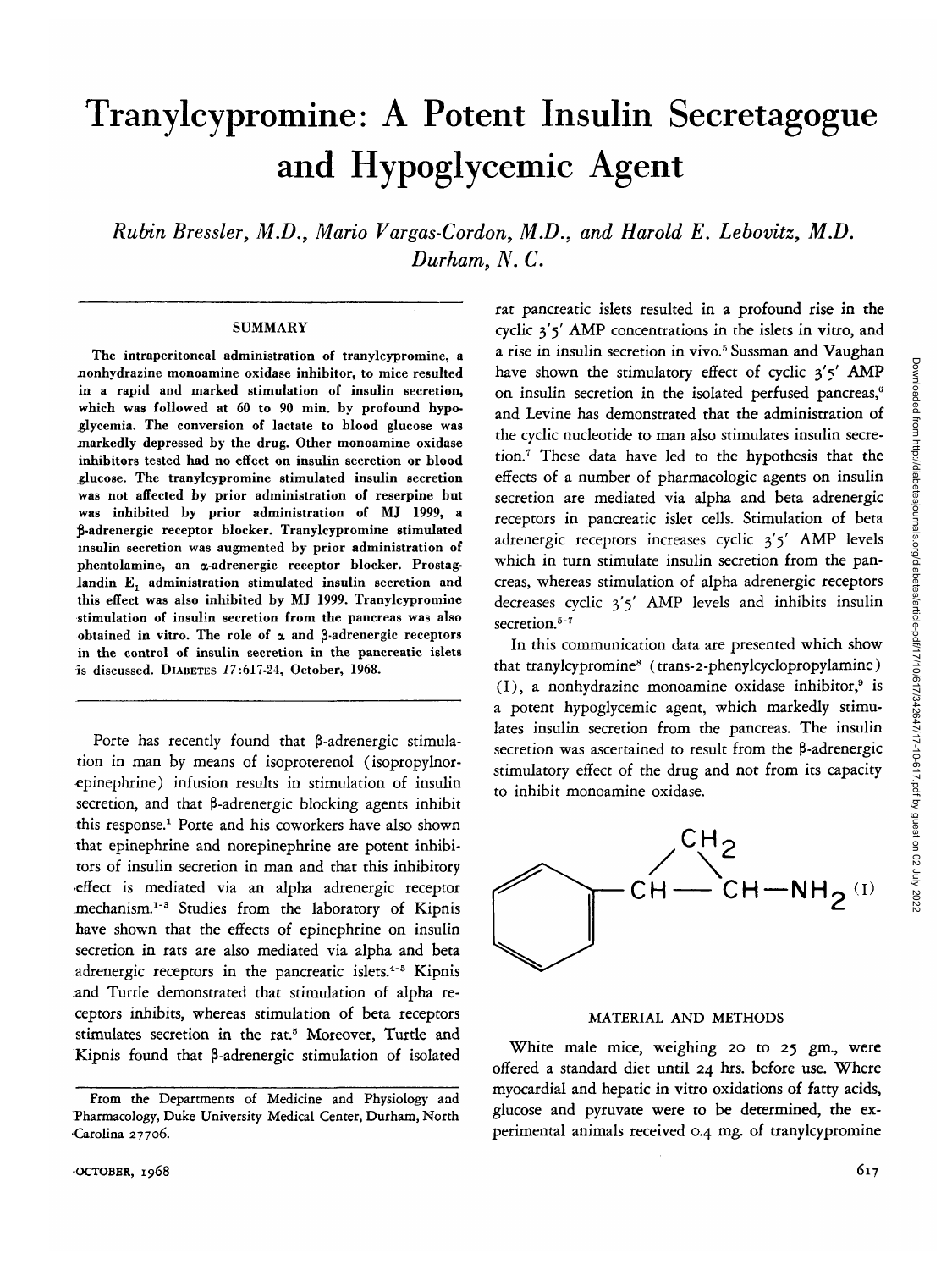in o.i ml. normal saline intraperitoneally 45 min. prior to sacrifice, whereas the controls received only saline. The tissues were homogenized in 5.0 ml. of calcium-free Krebs-Ringer phosphate buffer pH 7.4. In the case of the long chain fatty acid oxidation studies, the endogenous FFA of the tissues of the treated and control groups were equal at the time of sacrifice and no corrections were made for difference in specific activity.10 In vitro assays of palmitate-i-C-14, glucose-U-C-14 and pyruvate-2-C-i4 oxidation were carried out as previously described.10 Free fatty acids in tissues were determined by the method of Trout, Estes and Friedberg.<sup>11</sup> Protein concentration was measured by a modification of the biuret method.12

In vivo oxidation of palmitate-1-C-14, pyruvate-2-C-14 and glucose-U-C-14 to C-14- $O_2$  was assayed by the intraperitoneal administration of a tracer dose of the labeled substrate to the animals and measurement of the blood levels of the administered substrate and the radioactivity of the expired  $C$ -14- $O_2$  at 10-min. intervals.13

In gluconeogenesis experiments, the treated group received the pharmacologic agent at various times prior to the intraperitoneal administration of 100  $\mu$ moles of L-(+)-lactate-U-C-14 (6  $\times$  10<sup>6</sup> cpm), whereas the controls received saline injections prior to the lactate. At the start of the experiment and at 10 to 15 min. intervals thereafter, two 10  $\mu$ l. aliquots of blood were taken from the tail vein. Blood glucose concentration was determined on one aliquot using the glucose oxidase method modified for microdeterminations.14 The second aliquot was deionized on a 10 cm.  $\times$  0.2-cm.<sup>2</sup> mixed-bed resin column, consisting of Dowex-50-X8 (100-200 mesh) in the  $H+$  form and Dowex-1-X8 (100-200 mesh) in the  $HCO<sub>3</sub>$  form. The sample was eluted with 2 ml. of water, and the eluate assayed for radioactivity. The eluted material was further characterized by thin-layer chromatography on cellulose plates developed in two different systems.<sup>13,15</sup> Ninety-eight per cent of the eluate radioactivity was in a spot which had the Rf of glucose.13

Serum lactate determinations were carried out by the enzymatic procedure of Horn and Brun<sup>16</sup>: Tissue glycogen determinations by the method of Seifter, Dayton, Novic and Muntwyler.<sup>17</sup>

Plasma insulin determinations were carried out by the procedure of Genuth, Frohman and Lebovitz.<sup>18</sup> In vitro pancreas studies were carried out by the method of Genuth and Lebovitz.19

Reserpine, a-methyloctopamine, a-methylmetatyrosine,

phentolamine, tranylcypromine, iproniazid, nialamide, and pargyline were obtained from commercial sources. Lactate-U-C-14, palmitate-i-C-14, pyruvate-2-C-i4, glucose-U-C-14 were obtained from New England Nuclear Corporation, Boston, Massachusetts, and dl-4-(2-isopropylamino-i-hydroxyethyl) methanesulfonanilide • HC1 (MJ 1999) was a gift of the Mead Johnson Company, and Prostaglandin  $E_1$  was a gift of The Upjohn Company.

## RESULTS

# *Effect of tranylcypromine on blood glucose and plasma insulin*

The intraperitoneal administration of 0.4 mg. of tranylcypromine to mice resulted in a slight rise in blood glucose at 15 to 30 min., which was then followed by a profound hypoglycemia at 75 to 90 min. These results are shown in figure 1.

In order to ascertain the source of the blood glucose elevation seen in response to tranylcypromine at 15 to 30 min., liver and muscle glycogen was determined at 30 min. The data of table 1 show that tranylcypromine resulted in a marked reduction in liver glycogen but no significant depression of muscle glycogen.

The response of plasma insulin to tranylcypromine administration is shown in figure 2. Tranylcypromine caused a twenty-fold rise in plasma insulin which was maximal at 10 min. and remained elevated (two-fold) at 75 min.

The relationship between tranylcypromine dose and



**FIG. I. The effect of tranylcypromine on blood glucose. Mice were given 0.4 gm. of tranylcypromine intraperitoneally and blood glucoses determined at the times indicated.** Each time period represents the Mean  $\pm$  S.E. of **fifteen animals.**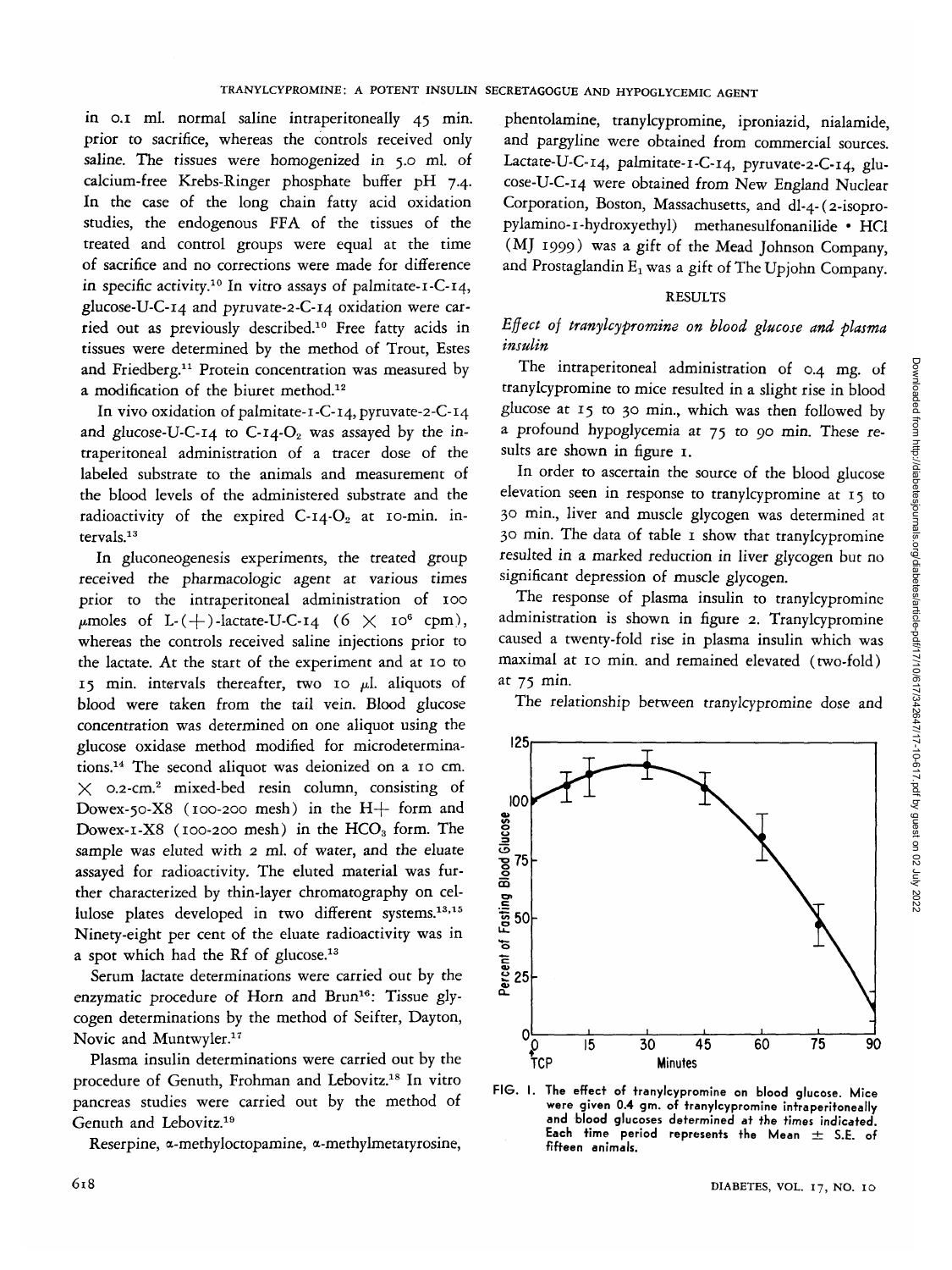#### TABLE 1

The effect of tranylcypromine on liver and muscle glycogen. (Animals were divided into two groups. At zero time one group received 0.4 mg, of tranylcypromine intraperitoneally, whereas the other received saline. Animals were sacrificed 30 min. later and glycogen determination done on liver and gastrocnemius muscle.)

|                 | $Glycogen*$          |                      |
|-----------------|----------------------|----------------------|
|                 | (gm./100 gm. tissue) |                      |
|                 | Liver                | Muscle               |
| Control         | $0.213 \pm 0.032(9)$ | $0.158 \pm 0.031(7)$ |
| Tranylcypromine | $0.028 \pm 0.013(9)$ | $0.134 \pm 0.045(9)$ |
| P               | < 0.01               | >0.10                |

\*Mean  $\pm$  standard deviation. Numbers in parentheses are number of mice used.



**FIG. 2. The effect of tranylcypromine on plasma insulin. Mice were treated as described in figure I legend. At the time period indicated the TCP treated mice were decapitated and bled. Each time period represents**  $the Mean  $\pm$  S.E. of fifteen animals.$ 

plasma insulin response in mice at 15 min. is shown in figure 3. In this plot each point represents the mean of five animals *±* the standard error.

## *Effect of tranylcypromine on in vivo and in vitro substrate oxidations*

The conversion of palmitate-1-C-14, glucose-U-C-14 and pyruvate-2-C-14 to C-14- $O_2$  by mice who were given intraperitoneal tranylcypromine 60 min. prior to the intravenous administration of the radioactive substrates in tracer amounts was the same as that of the controls. In these studies  $C$ -14- $O_2$  was collected at 10-



**FIG . 3. Tranylcypromine-plasma insulin dose-response curve. Each point represents an average of five determinations per TCP dose.**

min. periods for 90 min.

Oxidation of the aforementioned radioactive substrates to  $C$ -14- $O<sub>2</sub>$  by myocardial and hepatic homogenates from mice which had been given tranylcypromine *60* min. prior to sacrifice was not different from that of the controls.

## *Effect of tranylcypromine on gluconeogenesis*

Because of the evidence supporting a rapid suppressive effect of insulin on hepatic gluconeogenesis,<sup>20-22</sup> the effect of tranylcypromine on the conversion of lactate-U-C-14 to C-14-glucose was studied. Mice received tranylcypromine at zero time, and both treated and control groups received 100  $\mu$ moles of lactate at 60 min. Although the tranylcypromine-treated animals showed a rise in serum lactate at 15 and 30 min., the levels returned to those of the control group at *60* min. These results are shown in table 2.

The administration of lactate-U-C-14 to control animals resulted in a rise of blood glucose (and C-14-glucose) which were maximal at 15 to 30 min. The administration of tranylcypromine markedly inhibited

TABLE 2 The effect of tranylcypromine on serum lactate

|                  | Serum lactate*          |  |
|------------------|-------------------------|--|
|                  | $(\mu$ moles/ml.)       |  |
| Controls         | 1.9(1.9, 2.3, 1.6, 1.8) |  |
| Tranylcypromine: |                         |  |
| $15$ min.        | 4.2(4.2, 4.7, 3.9, 4.3) |  |
| 30 min.          | 3.1(2.6, 3.2, 3.0, 3.4) |  |
| 45 min.          | 2.1(1.8, 2.0, 2.4, 2.3) |  |
| $60$ min.        | 1.9(1.8, 2.3, 2.1, 1.4) |  |

\*Means with individual values in parentheses.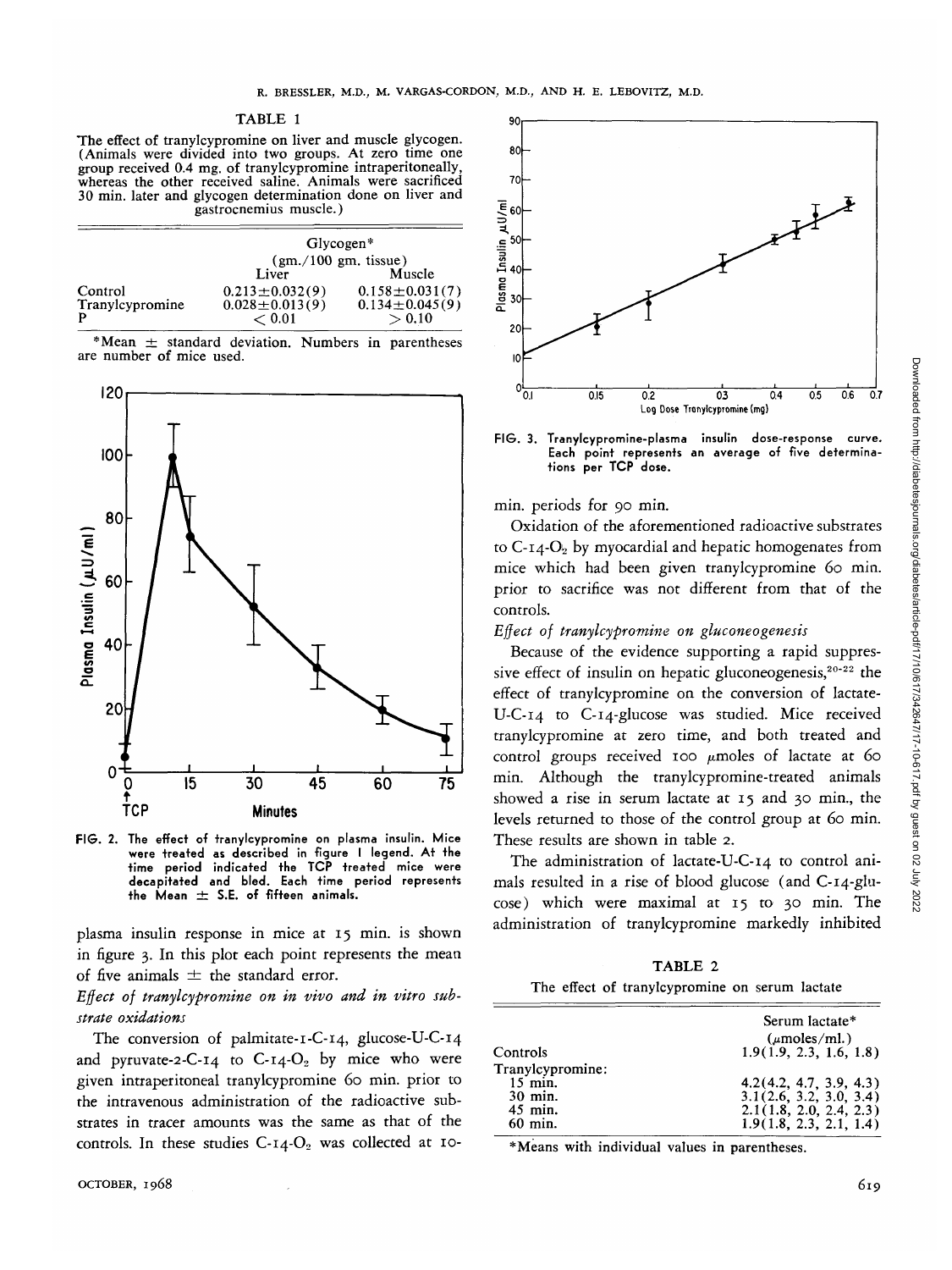

FIG. 4. The effect of tranylcypromine on gluconeogenesis. Tho animals were divided into two groups. At zero time, one group received 0.4 mg. of tranylcypromine intraperitoneally, whereas the control group received only saline. One hour later the animals all received 100  $\mu$ moles of lactate-U-C-14 (6  $\times$  10<sup>6</sup> cpm) intraperitoneally. Blood glucose was assayed every 15 min. and the conversion of lactate-U-C-14 to C-14-glucose was determined at 15-min. intervals after administration of the lactate-U-C-14. Each time period represents the mean  $\pm$  S.E. of twelve animals.

the conversion of lactate to blood glucose and caused profound hypoglycemia. These results are shown in figure 4.

The effect of tranylcypromine on the suppression of gluconeogenesis was discernible in advance of the hypoglycemia. When lactate-U-C-14 was administered 30 min. after tranylcypromine there was a decreased conversion of lactate-U-C-14 to C-14-glucose 15 min. after the lactate was given. This decrease in gluconeogenesis was evident, despite elevated blood glucose levels in the treated group (table 3). Although the serum lactate concentrations of the treated mice were greater at 30 min. (cf. table 2), the administration of a large pool of lactate-U-C-14 (100  $\mu$ moles) obviated any significant differences in lactate pool size between the treated and control groups. The data of table 3 show a large decrease in the conversion of lactate-U-C-14 to C-14-blood glucose in advance of the hypoglycemia. The failure of

#### TABLE 3

The temporal course of tranylcypromine on gluconeogenesis<br>and blood glucose. (Animals were divided into two groups.<br>At zero time one group received 0.4 mg. tranylcypromine<br>intraperitoneally, whereas the other group receiv samples were taken 15 min. after the administration of the lactate load.)

|   | Blood glucose                                    |                                 |                                                |                                 |
|---|--------------------------------------------------|---------------------------------|------------------------------------------------|---------------------------------|
|   | Controls                                         |                                 | Tranylcypromine                                |                                 |
|   | cpm                                              | mg. per<br>100 ml.              | cpm                                            | mg. per<br>100 ml.              |
| 1 | 98,400<br>113,700<br>89,300<br>93,800<br>108,500 | 135<br>151<br>137<br>143<br>146 | 38,200<br>41,800<br>29,700<br>33,400<br>36,500 | 123<br>137<br>121<br>145<br>118 |

tranylcypromine to augment glucose oxidation suggests that the decrease in gluconeogenesis is causally related to the hypoglycemia.

## *The effect of epinephrine and norepinephrine depletion on gluconeogenesis*

In recent years a number of investigators have reported on the hypoglycemic action of a number of hydrazine and nonhydrazine monoamine oxidase inhibitors  $(MAOIs)$  in man and animals.<sup>23-25</sup> Cooper and Ashcroft have suggested that the monoamine oxidase inhibition might result in a replacement of epinephrine and norepinephrine in tissues by less potent adrenergic amines.<sup>23</sup> This could result in an inadequacy of homeostatic adrenergic mechanisms which control blood glucose (glycogenolysis and gluconeogenesis). Diabetic patients on oral sulfonylurea compounds or insulin would thus be more prone to hypoglycemic episodes because of an impaired capacity to respond to the fall in blood glucose.

To assess the effect of replacing the norepinephrine and epinephrine stores in mice on their capacity to convert lactate to glucose, a-methyloctopamine and a-methylmetatyrosine were administered for two days. Alpha-methyloctopamine results in a replacement of norepinephrine in the peripheral nerve stores.<sup>26,27</sup> Alpha-methylmetatyrosine penetrates the central nervous system as well as the peripheral nerves where it is converted to metaraminol (3-hydroxyphenylisopropanolamine) which replaces norepinephrine stores.<sup>27,28</sup> Both agents could replace adrenal medulla epinephrine stores.

Figure 5 shows that treatment of mice for two days with either of these agents did not impair the capacity of the animals to convert lactate to blood glucose. The treated mice demonstrated normal to augmented gluconeogenesis.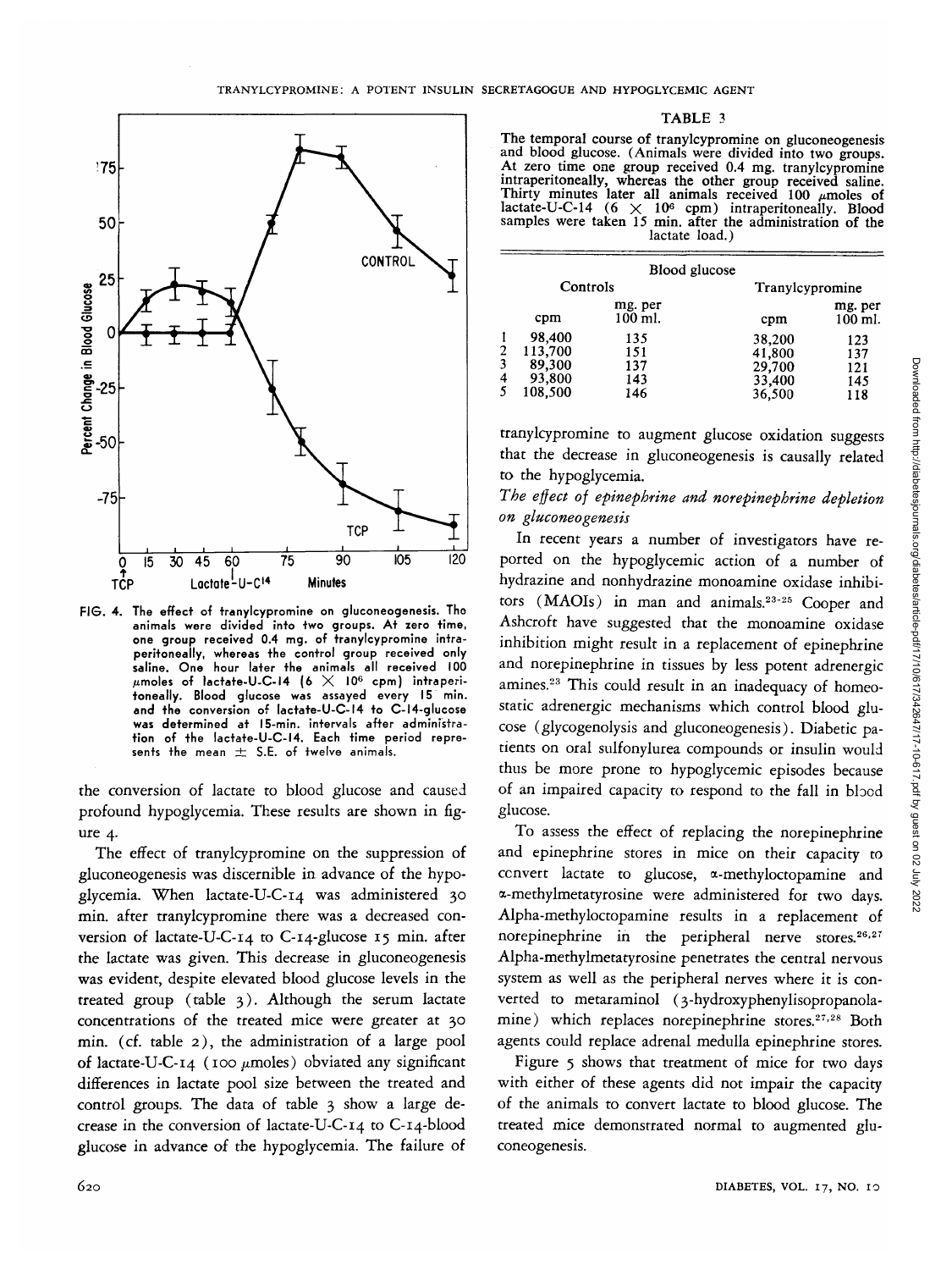

**FIG. 5. The effect of a-methyloctopamine and a-methylmetatyrosine on gluconeogenesis. One group of mice re**ceived a-methyloctopamine (3 mg./kg.) intraperitone**ally every twelve hours for three days prior to the start of the experiment, whereas the other group received (x-methylmetatyrosine (100 mg./kg.) on the same schedule. The control groups received only** saline. At the start of the experiment all groups re-<br>ceived 100 *u*moles of lactate-U-C-14 (6  $\times$  10<sup>6</sup> cpm) **intraperitoneally. Blood glucose and C-14-glucose were determined at the times indicated. Each time period represents the average of four determinations per group.**

#### *Effect of reserpine on the response to tranylcypromine*

In order to ascertain whether the stimulation of insulin secretion by tranylcypromine was mediated by the release of endogenous catecholamines the epinephrine and norepinephrine stores were depleted by reserpine.<sup>29</sup> The data of table 4 show that the prior administration of reserpine to mice did not alter the stimulatory effect of tranylcypromine on insulin secretion. The reserpinized

#### TABLE 4

The effect of reserpine on the response of the blood glucose<br>and plasma insulin to tranylcypromine. (Animals were<br>divided into four groups. Eighteen hours prior to the start<br>of the experiment two groups received  $0.75 \mu$ g saline. At zero time one group which had received reserpine<br>and one group which had not received reserpine, was given<br>0.4 mg. of tranylcypromine intraperitoneally. Blood glucose<br>and plasma insulins were determined at 15 mi

| Treatment                         | <b>Blood glucose</b>    | Plasma insulin*  |
|-----------------------------------|-------------------------|------------------|
|                                   | (mg. per)<br>$100$ ml.) | $(\mu U./ml.)$   |
| None                              | $76 \pm 9(6)$           | $4 \pm 2.8(6)$   |
| Reserpine                         | $88 \pm 6(6)$           | $3.8 \pm 1.5(6)$ |
| Tranylcypromine<br>Reserpine then | $91 \pm 4(6)$           | 53. $\pm 8.5(6)$ |
| tranylcypromine                   | $98 \pm 10(6)$          | 56. $\pm 6.4(6)$ |

\*Mean  $\pm$  standard deviation. Numbers in parentheses are number of mice used.

animals had higher levels of blood glucose but not of such magnitude as to elevate the insulin response.

*Effect of monoamine oxidase inhibitors on insulin secretion*

In order to ascertain whether the stimulation of insulin secretion by tranylcypromine was a property of its capacity to inhibit monoamine oxidase a number of other MAOIs were assayed. Marsalid is a hydrazinetype MAOI, whereas the others are not. Tolbutamide was used to assess the response of the animals. Table 5 shows the blood glucose and plasma insulin responses

#### TABLE 5

The effect of monoamine oxidase inhibitors on insulin se-<br>cretion. (Animals were divided into six groups. The mice<br>received either saline, 0.5 mg. tranylcypromine, 0.5 mg.<br>pargyline, 1.25 mg. nialamide, 1.25 mg. marsalid o

| Control              | Blood glucose*<br>(mg. per 100 ml.) | Plasma insulin*<br>$(\mu U./ml.)$ |
|----------------------|-------------------------------------|-----------------------------------|
| Control<br>Tranyley- | 75(76, 65, 77, 81)                  | 5.7(7, 3, 9, 4)                   |
| promine              | 96(104, 94, 100, 86)                | 88.5(100, 94, 76, 84)             |
| Pargyline            | 84(86, 96, 78, 76)                  | 7.5(9, 7, 4, 10)                  |
| Nialamid             | 81(71, 83, 90, 80)                  | 2.5(2, 1, 3, 3)                   |
| Marsalid             | 76(64, 78, 68, 94)                  | 4.2(5, 3, 2, 7)                   |
| Tolbutamide          | 68(61, 76, 65, 78)                  | 31.0(23, 41, 28, 32)              |

\* Means with individual values in parentheses.

to these compounds. Tranylcypromine was the only MAOI which caused insulin secretion, and on a milligram basis was over thirty times as potent as tolbutamide. The data indicate that the secretion of insulin due to tranylcypromine is not related to its property of MAO inhibition.

## *Effect of %-adrenergic receptor blockade on the response to tranylcypromine*

Because tranylcypromine resulted in an early rise in blood glucose and fall in liver glycogen (cf. figure 1 and table  $1$ ), a  $\beta$ -adrenergic effect of the drug was suggested. Animals were treated with a  $\beta$ -adrenergic receptor blocker, MJ 1999,<sup>30</sup> and the response to tranylcypromine ascertained. MJ 1999 markedly diminished both insulin secretion in response to tranylcypromine and the hypoglycemia (table 6). These data suggest that the stimulatory effect of tranylcypromine on insulin secretion is mediated via  $\beta$ -adrenergic receptor stimulation.

## *Effect of a-adrenergic receptor blockade on the response to tranylcypromine*

Since it has been postulated that  $\alpha$  and  $\beta$  receptors mediate divergent influences on insulin secretion,<sup>1,5</sup>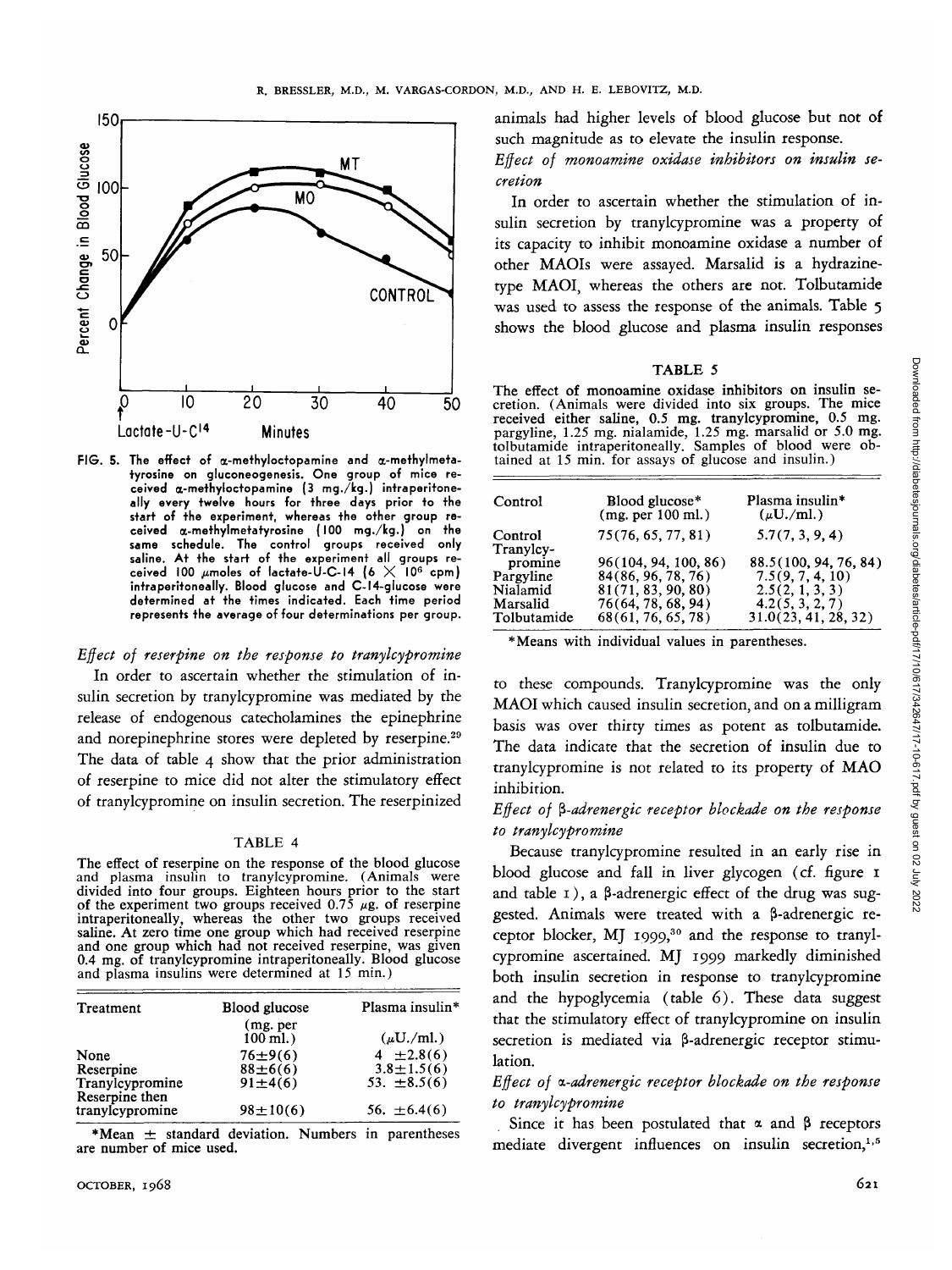## TABLE 6

The effect of MJ 1999 on the response of the blood glucose and plasma insulin to tranylcypromine. (Animals were divided into four groups. One hour prior to the start of the experiment two of the groups received 0.5 mg. of MJ 1999 intraperitoneally whereas the other two groups received saline. At zero time, one of the groups which had received MJ 1999 and one of the groups which had not, was given 0.4 mg. tranylcypromine intraperitoneally. Blood glucose and plasma insulins were determined at 15 and 75 min.)

| Treatment                                                | Blood glucose*<br>mg. per cent            | Plasma insulin*<br>$\mu$ U./ml.          |
|----------------------------------------------------------|-------------------------------------------|------------------------------------------|
| None<br>MJ 1999                                          | 73(68, 81, 72, 71)<br>75(76, 88, 58, 78)  | 5.2(7, 3, 6, 5)<br>3.7(3, 6, 4, 2)       |
| Tranylcypromine:<br>$15$ min.<br>75 min.                 | 95(104, 95, 87, 93)<br>27(36, 16, 24, 32) | 52.2(46, 55, 70, 38)<br>7.8(9, 14, 5, 3) |
| MJ 1999 then<br>Tranylcypromine:<br>$15$ min.<br>75 min. | 86(71, 83, 94, 97)<br>62(61, 48, 53, 84)  | 17.0(19, 7, 31, 11)<br>6.5(8, 10, 5, 3)  |

\*Mean with individual values in parentheses.

#### TABLE 7

The effect of phentolamine on tranylcypromine stimulated insulin secretion. (Animals were divided into five groups. One group received 0.5 mg. of MJ 1999 intraperitoneally one hour prior to the start of the experiment. The other groups received saline. At zero time the MJ 1999 treated group received 0.4 mg. of phentolamine whereas the other groups received saline, 0.4 mg. tranylcypromine, 0.4 mg. phentolamine or 0.4 mg. tranylcypromine plus 0.4 mg. phentolamine intraperitoneally. Blood glucose and plasma insulins were determined at 15 min.)

| Treatment                    | Blood glucose*                            | Plasma insulin*<br>$(\mu U./ml.)$ |
|------------------------------|-------------------------------------------|-----------------------------------|
| None                         | $(mg. per 100 ml.)$<br>86(95, 82, 78, 90) | 9.2(9, 8, 11, 9)                  |
| Tranylcypro-<br>mine         | 109(110, 100, 123, 104)                   | 65.6(43, 90, 76, 54)              |
| Phentolamine<br>Tranylcypro- | 92(83, 90, 96, 100)                       | 25.2(21, 34, 29, 17)              |
| $mine +$<br>phentolamine     | 98(98, 114, 88, 92)                       | 75.0(83, 66, 78, 73)              |
| MJ 1999 then<br>phentolamine | 75(57, 91, 65, 87)                        | 9.7(8, 14, 12, 5)                 |

\*Mean with individual values in parentheses.

a-adrenergic blockade was carried out using phentolamine<sup>31</sup> prior to the administration of tranylcypromine. The data of table  $7$  show that both  $\alpha$ -adrenergic blockade (phentolamine) and  $\beta$ -adrenergic stimulation (tranylcypromine) caused an increased secretion of plasma insulin. When mice were first subjected to 3-adrenergic blockade (MJ 1999), the insulin response to  $\alpha$ -adrenergic blockade (phentolamine) was inhibited (table 6). Effect of prostaglandin  $E_1$  on the response to tranylcy*promine*

Because it has been reported that prostaglandin  $E_1$ (PGE<sub>1</sub>) elevates levels of cyclic  $3'5'$  AMP in some

#### TABLE 8

The effect of prostaglandin E<sub>1</sub> on insulin secretion. (Animals were divided into seven groups. When MJ 1999 was used 0.5 mg. was administered intraperitoneally one hour prior to the other agents. All other agents were administered at zero time. Prostaglandin  $E_1$  was given in the doses indicated, and 0.4 mg. of tranylcypromine was administered where shown. Where tranylcypromine and prostaglandin  $E_1$ were used together they were given at the same time. Blood glucose and plasma insulins were determined at 15 min.)

| Treatment                            | Blood glucose*<br>(mg. per 100 ml.) | Plasma insulin*<br>$(\mu U./ml.)$ |
|--------------------------------------|-------------------------------------|-----------------------------------|
| None                                 | $77\pm8(6)$                         | $3.8 \pm 1.8(6)$                  |
| 2.5 $\mu$ g. PGE <sub>1</sub>        | $118 \pm 11(6)$                     | $17.7 \pm 3.6(6)$                 |
| 5.0 $\mu$ g. PGE <sub>1</sub>        | $133 \pm 9(6)$                      | $34.5 \pm 4.1(6)$                 |
| MJ 1999 then                         |                                     |                                   |
| 2.5 $\mu$ g. PGE <sub>1</sub>        | $103 \pm 8(6)$                      | $11.1 \pm 1.2(6)$                 |
| MJ 1999 then                         |                                     |                                   |
| 5.0 $\mu$ g. PGE,                    | $116 \pm 10(6)$                     | $12.2 \pm 2.4(6)$                 |
| Tranylcypromine                      | $98 \pm 7(6)$                       | $43.7 \pm 4.2(6)$                 |
| Tranylcypromine<br>5.0 $\mu$ g. PGE, | $127 \pm 11(6)$                     | $79.8 \pm 5.5(6)$                 |
| MJ 1999 then<br>tranylcypromine      | $83 \pm 8(6)$                       | $10.6 \pm 2.3(6)$                 |

\*Mean  $\pm$  standard deviation. Numbers in parentheses are number of mice used.

tissues,<sup>32</sup> the response of plasma insulin to PGE<sub>1</sub> was studied. The data of table 8 show that  $PGE_1$  stimulated the secretion of plasma insulin, and that this effect was additive to that of tranylcypromine when they were given together. The augmentation of insulin secretion caused by  $PGE_1$  was decreased by  $\beta$ -adrenergic receptor blockade with MJ 1999, as was that due to tranylcypromine. These data suggest that  $PGE<sub>1</sub>$  increases insulin secretion via a  $\beta$ -adrenergic stimulatory mechanism.

## *In vitro effect of tranylcypromine on the pancreas*

To ascertain whether the effect of tranylcypromine on insulin secretion was a direct one, more definite evidence was sought by a study of insulin release in vitro. Tranylcypromine caused a significant augmentation of insulin output over that of the controls  $(p < 0.02)$ . These data (table 9) show a direct stimulatory effect of tranylcypromine on insulin output by the pancreas.

#### DISCUSSION

Tranylcypromine is a potent monoamine oxidase inhibitor which has proved to be an effective antidepressant in man. In recent years a number of MAOI drugs have been found to possess hypoglycemic activity in animals and man. Although the mechanism of the hypoglycemic action of these MAOIs is unknown, one of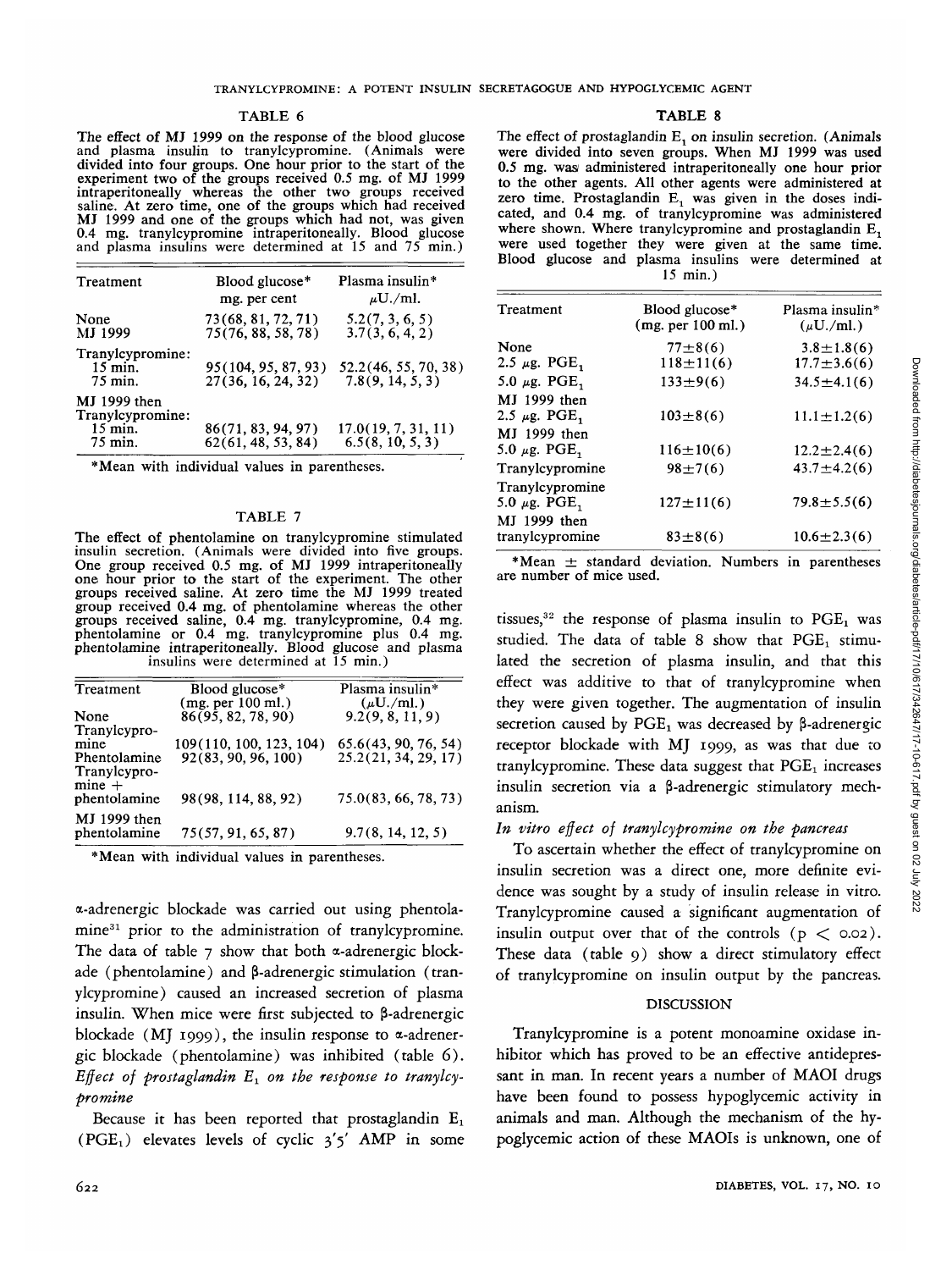#### TABLE 9

The in vitro effect of tranylcypromine on insulin release. (The tail and body of the mouse pancreas were removed in a single piece under Nembutal anesthesia. The pancreas was cut into quarters, weighed on a torsion balance and preincubated for 30 min. in 2.0 ml. of Krebs-Ringer bicar- bonate buffer containing sodium pyruvate 0.005M, sodium fumarate 0.005M, sodium glutamate 0.005M, glucose 60 mg./100 ml., bovine serum albumin 400 mg./100 ml., and<br>gassed with 95% oxygen-5% carbon dioxide. Following<br>the preincubation the medium was removed, the pan-<br>creas was rinsed with additional buffer and then in-<br>cubated fo one with 0.4 mg./ml. tranylcypromine added or one with the glucose concentration raised to 300 mg./100 ml. At the conclusion of the incubation, the medium was chilled rapidly and assayed for insulin content. All incubations were performed at  $37^{\circ}$ C. in stoppered 10 ml. flasks in a gyrorotary shaker.)

| Treatment                     | Insulin release*<br>$(\mu U. / 100 \text{ mg.} / 30 \text{ min.})$ |
|-------------------------------|--------------------------------------------------------------------|
| Control                       | $269 \pm 31(15)$                                                   |
| Tranylcypromine               | $402 \pm 30(15)$                                                   |
| Glucose $(3 \text{ mg./ml.})$ | $617 \pm 36(15)$                                                   |

\*Mean  $\pm$  standard error. Number in parentheses represents number of observations made.

them, tranylcypromine, is a potent stimulator of insulin secretion. Moreover, the insulin stimulating capacity of tranylcypromine appears to be unrelated to its MAOI activity because a number of other MAOI drugs do not stimulate insulin secretion. The hypoglycemic activity of tranylcypromine may be attributed to its stimulation of insulin release which results in a marked depression of gluconeogenesis. The tranylcypromine-induced insulin secretion appears to depend on the  $\beta$ -adrenergic receptor stimulatory activity of the drug. This activity was manifest by its activation of hepatic glycogenolysis, and like isoproterenol, *its* stimulation of insulin secretion was inhibited by β-adrenergic blockers.<sup>1</sup> These observations support the concept that stimulation of P-adrenergic receptors in the pancreatic islets increases, whereas stimulation of  $\alpha$ -adrenergic receptors decreases insulin secretion. Turtle and Kipnis have presented evidence which suggests that the stimulatory and inhibitory influences noted are mediated via increases and decreases in pancreatic islet levels of cyclic 3'5' AMP. The role of the a-adrenergic receptor is further undeilined by studies which have shown that phentolamine can cause hypoglycemia in rabbits, dogs and man.33 The increased insulin secretion which occurs in response to the administration of a-adrenergic blocking agents is decreased in adrenal demedullated rats<sup>33</sup> suggesting that the action of these drugs is mediated by release of epinephrine from the adrenal medulla.

A direct  $\beta$ -adrenergic receptor stimulatory effect of

tranylcypromine on the pancreatic islet cells was supported by the in vitro stimulation of insulin secretion and is consonant with the failure of reserpine to diminish the tranylcypromine stimulated insulin-release in vivo.

The stimulation of insulin secretion by prostaglandin  $E_1$  (PGE<sub>1</sub>) and its inhibition by MJ 1999, a  $\beta$ -adrenergic receptor blocker, suggest that  $PGE<sub>1</sub>$  is effecting insulin secretion directly or indirectly via stimulation of a  $\beta$ -adrenergic receptor in the pancreatic islets. PGE<sub>1</sub> has been reported to increase levels of 3'5' cyclic AMP in some tissues and thus could simulate the action of a P-adrenergic receptor stimulator in the pancreatic islets. It has been suggested by Clegg that prostaglandins might not occupy receptor sites themselves but might increase the affinity of sympathomimetic amines for the receptor site.<sup>34</sup> This would result in an enhanced binding of agonist on the receptor site.

These studies do not provide an explanation for the hypoglycemic activity of the MAOI drugs. The data do, however, suggest that Cooper's hypothesis of the hypoglycemic effects being due to an inadequacy of adrenergic homeostatic mechanisms, is not tenable.

#### ACKNOWLEDGMENT

This work was supported in part by grants from the U. S. Public Health Service (HE 7061), (AM 01324), the American Heart Association (67-904), and a Research Career Development Award K3-17-954. Superb technical assistance was provided by Mrs. Brenda Stocks and Mrs. Betty Waller.

We thank Dr. N. Kirschner of the Biochemistry Department for advice and criticism in preparation of the manuscript.

### **REFERENCES**

<sup>1</sup> Porte, D., Jr.: Beta adrenergic stimulation of insulin release in man. Diabetes 16:150, 1967. <sup>2</sup>

 Porte, D., Jr., and Williams, R. H.: Inhibition of insulin release by norepinephrine. Science 152:1248, 1966.

<sup>3</sup> Porte, D., Jr., Graber, A., Kuzuya, T., and Williams, R. H.: The effect of epinephrine on immunoreactive insulin levels in man. J. Clin. Invest. *45:228,* 1966. <sup>4</sup>

 Turtle, J. R., Littleton, G. K., and Kipnis, D. M.: Stimulation of insulin secretion by theophyllin. Nature 213:727, 1967.

 Turtle, J. R., and Kipnis, D. M.: An adrenergic receptor mechanism for the control of cyclic 3'5' adenosine monophosphate synthesis in tissues. Biochem. Biophys. Res. Commun. 28:797, 1967. <sup>6</sup>

<sup>6</sup> Sussman, K. E., and Vaughan, G. D.: Insulin release after ACTH, glucagon and 3\*5' cyclic AMP in the perfused isolated rat pancreas. Diabetes 16:449, 1967.